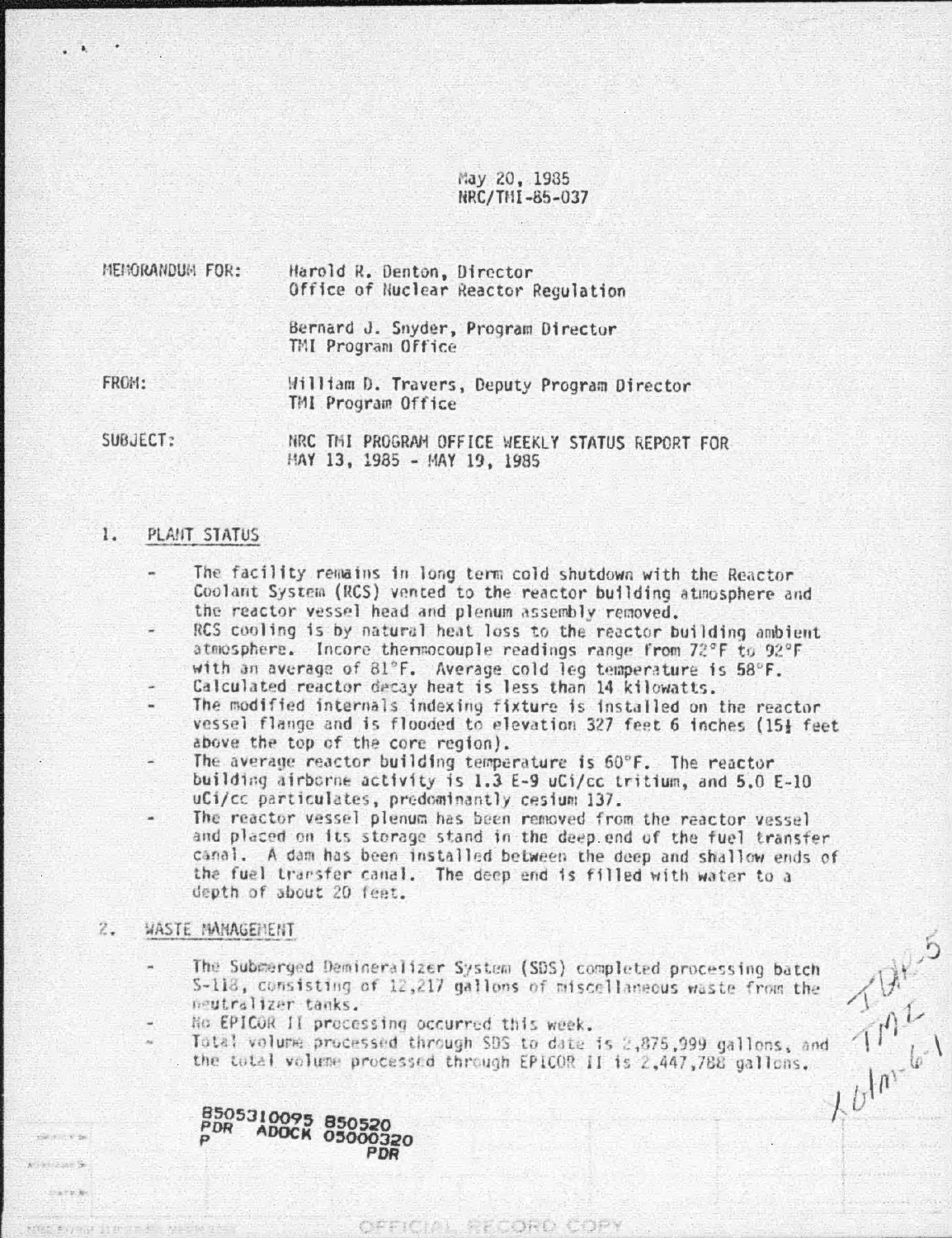Harold R. Denton Bernard J. Snyder

## $3.$ DOSE REDUCTION/DECONTAMINATION ACTIVITIES

- General cleanup continued in the control and service building.
- Decontamination of the auxiliary building clevator shaft continued.
- Cleanup is in progress in the 'A' RCBT cubicle.
- Decontamination is in progress in the tendon access gallery.
- Average general area radiation dose rate on the 347' level of the reactor building is 36 mram per hour. Average dose rate on the 305' level is 160 mrem per hour.

#### 4. ENVIRONMENTAL MONITORING

- The Lancaster water sample taken at the water works intake and analyzed by the US Environmental Protection Agency consisted of a seven day composite sample taken from April 28, to Hay 4, 1985. A gamma scan detected no reactor related radioactivity.
- THI water samples taken by the US Environmental Protection Agency at the plant discharge to the river consist d of seven daily composite samples taken from April 27, to May 1, 1965. Gamma scans detected no reactor related radioactivity.
- The HRC outdoor airborne particulate sampler at the THI Site collected a sample between May 8, and May 16, 1985. No reactor related radioactivity was detected. Analysis showed 1-131 and Cs-137 concentrations to be less than the lower limits of detectability.
- The above EPA sample analysis results show TMI site liquid effluents to be in accordance with regulatory limits, NRC requirements, and the City of Lancaster Agreement.

### $5.$ REACTOR BUILDING ACTIVITIES

- The plenum assembly was removed from the reactor vessel and transferred to storage in the deep end of the fuel transfer canal on May 15, 1985. The maximum measured dose rate, 3} feet directly below the plenum, was 80 R/hr. Radiation levels in the refueling canal returned to pre-transfer levels once the plenum was stored under 6 feet of water in the deep end of the canal.
- Future work in the reactor building will be focused on preparations for the first phase of defueling in September 1985. The near term defueling preparations include installation of a 5-ton service crane over the reflecting canal and completion of the Defueling Hater Cleanup System.

### 6. AUXILIARY AND FUEL HANDLING BUILDING ACTIVITIES

- Installation of the Defueling Water Cleanup System (DWCS) continued.
- Testing of the fuel transfer system and upenders has been completed in the 'A' spent fuel pool.

Boration of the processed water storage tank number 1 is in progress. The chemistry of this water is being adjusted to provide a source of RCS quality water for flooding of the 'A' spent fuel pool. The chemical addition will take about one month.

|             | NRC FORM 318 (10.80) NRCM 0240 | OFFICIAL I |          | OPY |                          |  |
|-------------|--------------------------------|------------|----------|-----|--------------------------|--|
| <b>DATE</b> |                                |            | $9.14 -$ |     |                          |  |
|             |                                |            |          |     | ************************ |  |
| OFFICE      |                                |            |          |     |                          |  |